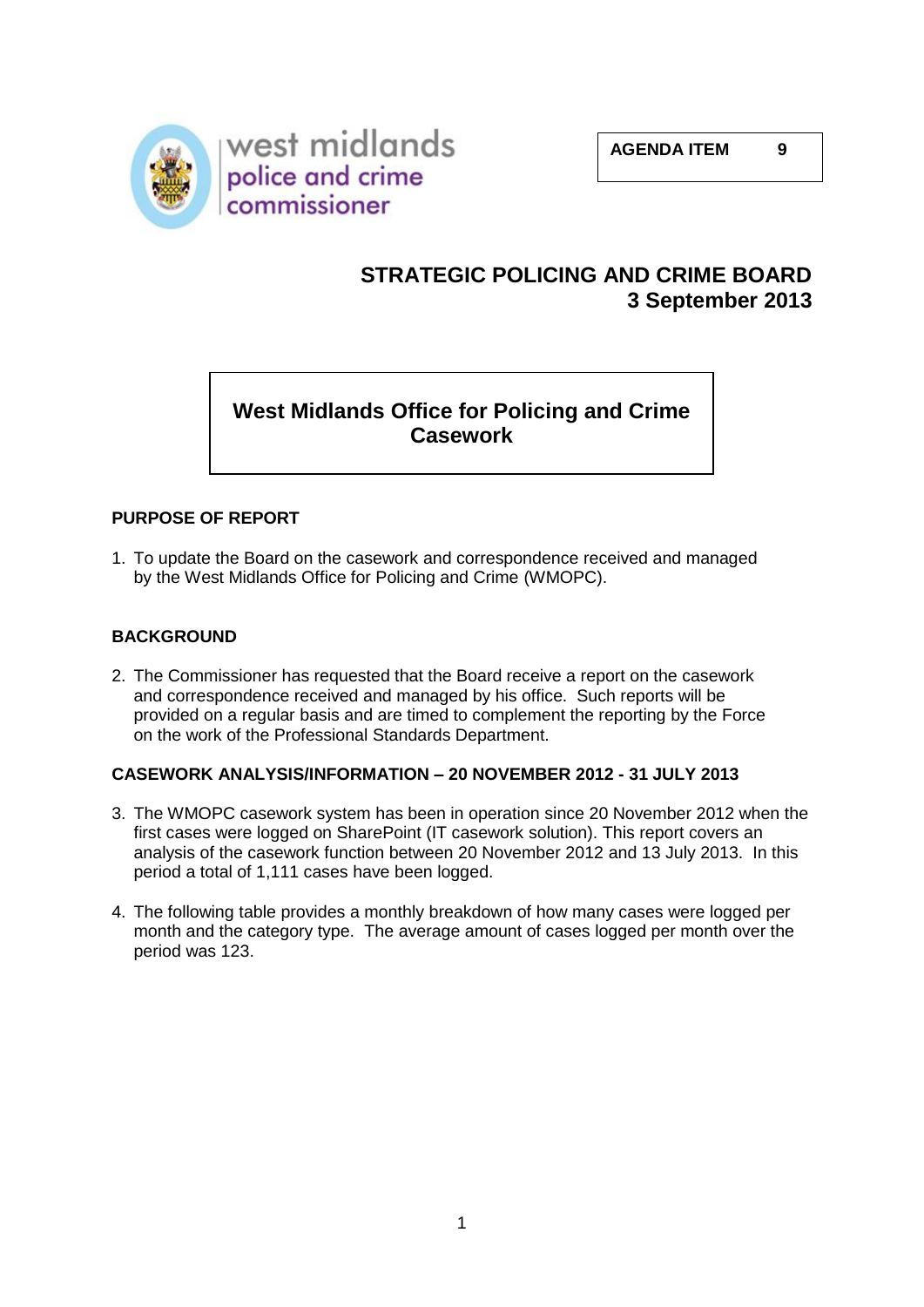|               | Correspondence | Complaint | <b>FOI</b>     | Campaign | Officer<br>Correspo | Consultation | Total |
|---------------|----------------|-----------|----------------|----------|---------------------|--------------|-------|
|               |                |           |                |          | ndence              |              |       |
| $Nov-12$      | 78             | 31        | 12             |          |                     |              | 123   |
| <b>Dec-12</b> | 112            | 43        | $\overline{4}$ |          |                     |              | 160   |
| $Jan-13$      | 124            | 36        | 4              | 0        | 0                   |              | 164   |
| Feb-13        | 80             | 20        | 0              |          | U                   |              | 102   |
| Mar-13        | 99             | 19        | ว              |          |                     |              | 122   |
| Apr-13        | 84             | 54        | 3              | 0        | U                   |              | 141   |
| $May-13$      | 77             | 25        |                |          |                     |              | 112   |
| Jun-13        | 58             | 19        | 3              | 0        |                     |              | 85    |
| Jul-13        | 68             | 17        |                | 0        | 14                  |              | 102   |
| Total         | 780            | 264       | 32             | 8        | 25                  |              | 1111  |

- 5. Six category types are used in Casework. The following provides examples of what types of correspondence are categorised under each area:
	- Correspondence This category covers members of the public or people working for West Midlands Police who require information about the Commissioner's position on a wide range of issues including recruitment, the use of PCSOs, precept. This category also covers companies or charities who are marketing their services.
	- Complaints This category covers Professional Standards Department (PSD) referrals and complaints against the Chief Constable.
	- Freedom of Information (FOI) This category covers any FOI queries and  $\bullet$ requests and includes FOI queries which are referred to the Force as the information is not held by WMOPC. Where matters are referred to the Force WMOPC continues to track progress with a reply provided to the correspondent by the Commissioner.
	- Campaigns The office has received campaigns on hate crime, 'Do not privatise the police', prioritise road safety in your policing plan, fighting wildlife crime, antihuman trafficking, prevent illegal hunting with dogs and tackling child sexual exploitation. The eight campaigns detailed in the table range in scale from 4 to 361 people. Each person who took part in the campaign received an individual response and therefore the totals given in the above table need to be read in this context.
	- The officer correspondence and consultation categories were introduced in May 2013 to provide a fuller picture of all correspondence into the Commissioner's office.
- 6. The table below provides a breakdown of cases that have been received and their current status on the 8 August 2013. Categories are as follows:
	- Cases that are open have been logged and acknowledged but no action has been taken.
	- Cases that are in progress have been referred to West Midlands Police for comment or have been referred to a caseworker to draft a response.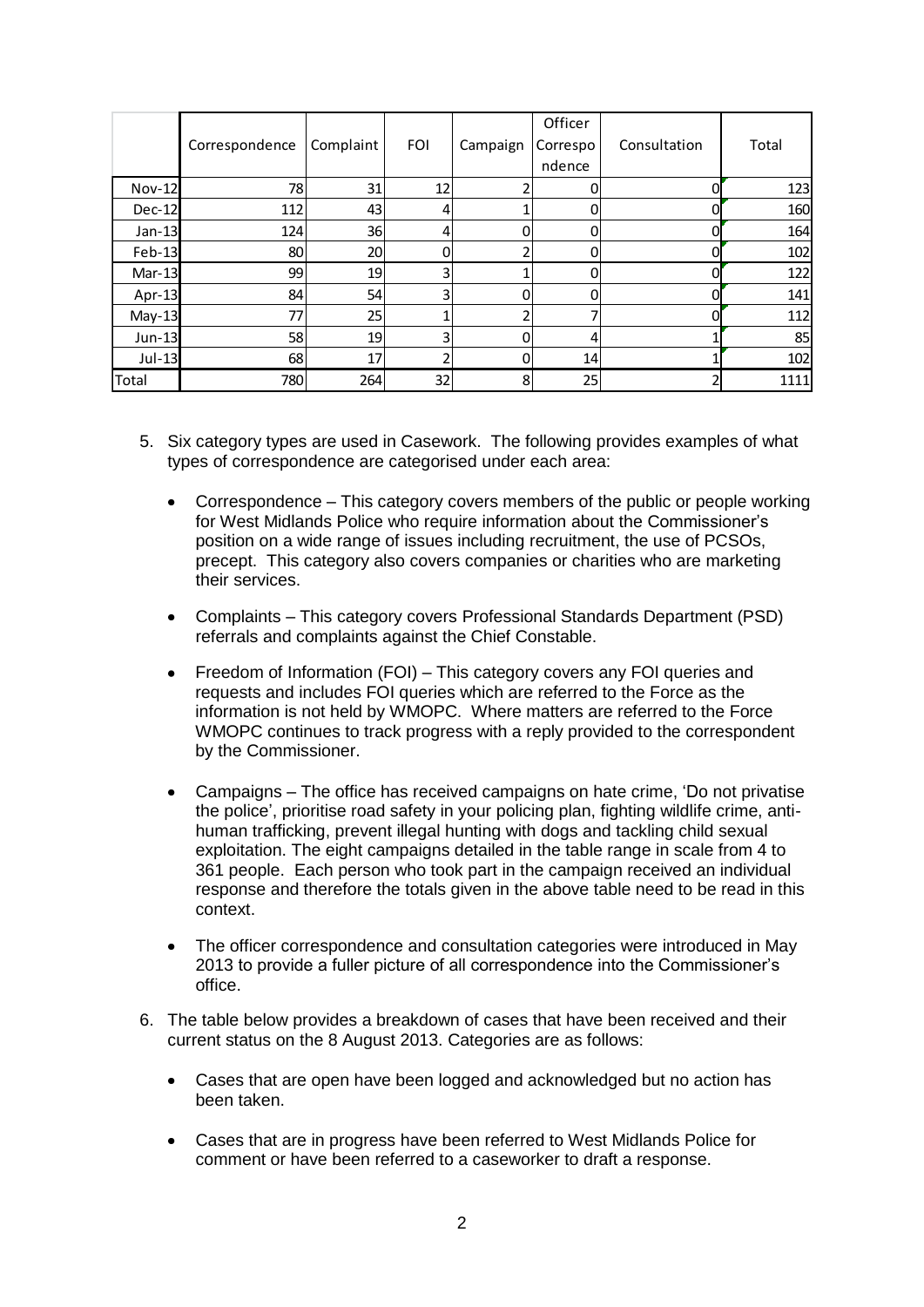- Cases that are currently being addressed by the Independent Police Complaints  $\bullet$ Commission (IPCC) or are due court proceedings are categorised as Monitoring. At this stage the PCC is unable to make comment or intervene on individual cases.
- Closed cases, all actions have been taken and a formal response has been sent.
- 7. Pre-May cases that are open or in progress are cases that have been re-opened as the person has been back in contact regarding the same issue. The oldest case that had not had a formal response from the Commissioner is 2 May 2013. A significant number of older cases have not received a reply as the casework team are awaiting an update from West Midlands Police or other agencies. This information would then inform the PCCs response to the individual or organisation.

|               | Open | $\ln$<br><b>Progress</b> | <b>Monitoring</b> | <b>Closed</b> | <b>Total</b> |  |
|---------------|------|--------------------------|-------------------|---------------|--------------|--|
| <b>Nov-12</b> | 0    | 1                        | 5                 | 117           | 123          |  |
| $Dec-12$      | 0    | 3                        | 14                | 143           | 160          |  |
| $Jan-13$      | 0    | 0                        | 13                | 151           | 164          |  |
| Feb-13        | 0    | 4                        | 12                | 86            | 102          |  |
| $Mar-13$      | 1    | 4                        | 6                 | 111           | 122          |  |
| Apr-13        | 1    | 12                       | 16                | 112           | 141          |  |
| $May-13$      | 3    | 9                        | 8                 | 92            | 112          |  |
| $Jun-13$      | 8    | 11                       | 4                 | 62            | 85           |  |
| $Jul-13$      | 31   | 12                       | 1                 | 58            | 102          |  |
| Total         | 44   | 56                       | 79                | 932           | 1111         |  |

8. The Commissioner took the decision that all correspondence should receive a full response within 20 working days in line with the statutory requirement for Freedom of Information requests. In the first three months a significant proportion of the logged correspondence was congratulation letters; complaints that West Midlands Police Authority had dealt with but where the individual had chosen to raise the issue with the Commissioner, and lobbying letters wishing to inform the Police and Crime Plan. An increasing amount of recent correspondence has been complex and therefore requires more time to gather the appropriate information to inform the Commissioner's response. This trend is reflected in the following table that provides a breakdown of closed cases and the time taken to complete since November 2012. Please note the table references 28 days which is the actual amount of days related to 20 working days.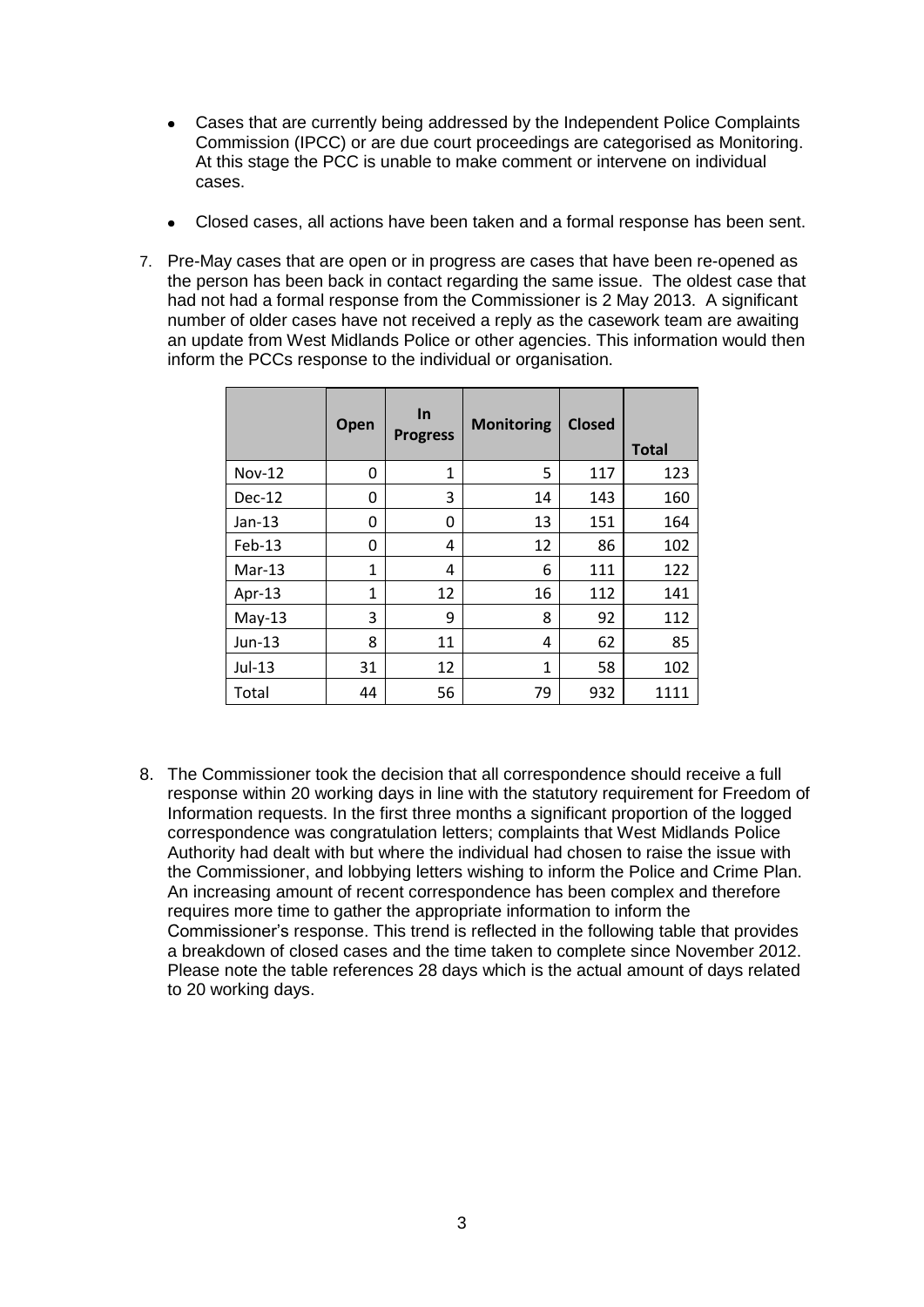|               | Closed (End July 2013) |                                            |                           |                       |                                   |                           |  |  |  |
|---------------|------------------------|--------------------------------------------|---------------------------|-----------------------|-----------------------------------|---------------------------|--|--|--|
|               | Cases                  | Average<br>for Full<br>Response<br>in days | Closed<br>in $28$<br>Days | %Closed in<br>28 Days | Average<br>for $\leq$ =28<br>Days | Average<br>for<br>>28days |  |  |  |
| <b>Nov-12</b> | 28                     | $1.5^{\circ}$                              | 28                        | 100.0%                | 1.5                               | N/A                       |  |  |  |
| $Dec-12$      | 55                     | 15.7                                       | 53                        | 96.4%                 | 15.1                              | 32.1                      |  |  |  |
| $Jan-13$      | 127                    | 25.2                                       | 78                        | 61.4%                 | 14.4                              | 52.5                      |  |  |  |
| $Feb-13$      | 95                     | 33.0                                       | 45                        | 47.4%                 | 13.6                              | 50.4                      |  |  |  |
| $Mar-13$      | 101                    | 42.4                                       | 33                        | 32.7%                 | 10.4                              | 58.0                      |  |  |  |
| Apr-13        | 109                    | 41.3                                       | 52                        | 47.7%                 | 8.3                               | 71.4                      |  |  |  |
| <b>May-13</b> | 153                    | 60.9                                       | 53                        | 34.6%                 | 14.8                              | 78.9                      |  |  |  |
| $Jun-13$      | 89                     | 51.2                                       | 30                        | 33.7%                 | 13.8                              | 70.2                      |  |  |  |
| $Jul-13$      | 116                    | 57.2                                       | 44                        | 37.9%                 | 9.3                               | 86.5                      |  |  |  |
| Total         | 873                    | 41.9                                       | 416                       | 47.7%                 | 11.9                              | 67.9                      |  |  |  |

9. The following table provides a breakdown of those cases over 28 days that are not closed and their current status.

|               | Open | In<br>Progress | Monitoring | Total |  |
|---------------|------|----------------|------------|-------|--|
| <b>Nov-12</b> |      |                | 5          | 6     |  |
| Dec-12        |      | 3              | 14         | 17    |  |
| $Jan-13$      |      |                | 13         | 13    |  |
| <b>Feb-13</b> |      | 4              | 12         | 16    |  |
| $Mar-13$      |      | 4              | 6          | 11    |  |
| Apr-13        |      | 12             | 16         | 29    |  |
| <b>May-13</b> | 3    | 9              | 8          | 20    |  |
| $Jun-13$      | 8    | 11             | 4          | 23    |  |
| $Jul-13$      |      |                |            |       |  |
| Total         | 14   | 44             | 78         | 136   |  |
|               |      |                |            | 69.4% |  |

#### **TELEPHONE HUNT GROUP INFORMATION**

- 10. The table annexed to this report details the amount of calls received via 0121 626 6060 for the period from November 2012 to July 2013. The number is the main WMOPC telephone number and was newly introduced following the Commissioner's election. The table provides a breakdown of those calls received. These calls are taken and managed by the Casework Team, alongside casework and correspondence.
- 11. The agreed target was to answer all calls received in 3 rings. The average percentage of calls answered in target is 95% and the average amount of calls received each week is 112. The response timings and average talk time is broken down into seconds. The information for the period from November to July 2013 is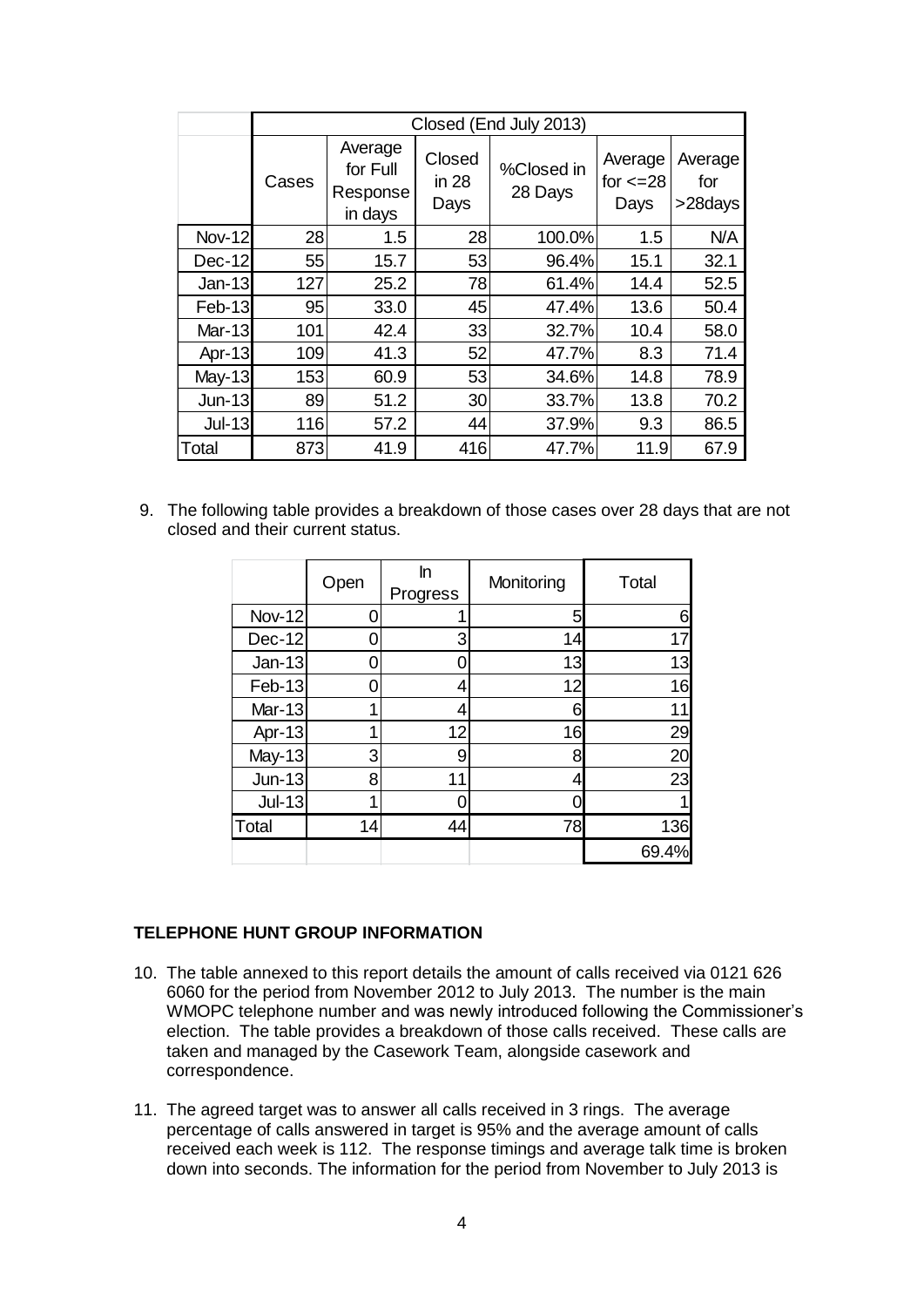shown on the tables attached to this report as an Annex.

#### **OTHER ACTIVITIES**

- 12. The Casework Team also undertakes the work to support the surgeries held by the Commissioner and the Deputy Commissioner. Six surgeries have taken place with each being held on a Friday evening from 6.30pm making use of council buildings across the West Midlands. The first surgery evening was cancelled because of the bad weather and was due to take place in Dudley. The appointments from this were re-arranged during the day at Lloyd House. The Commissioner and Deputy Commissioner have 8 x 15 minute appointments available for each surgery session with most appointment slots taken up. Attendance has been reasonable but there have been several late cancellations for a variety of reasons e.g. ill health, childcare. The Casework Team provide the briefing information for each of the surgery sessions.
- 13. The Commissioner and Deputy Commissioner have also held a number of casework meetings at Lloyd House with individuals and their representatives. Requests for these meetings have been from members of the public and by the Commissioner and Deputy Commissioner. These meetings have generally related to more complex cases and have taken up to 2 hours and are usually supported by a member of the Casework Team or a Policy Manager.
- 14. The surgeries have been well received by members of the public although some people would have preferred an appointment during the day. For this reason the next round of surgery appointments, starting in September, will include 2 surgeries starting at 14.30. On 9 August the PCC also undertook a successful virtual Skype surgery. This was scheduled for an hour and 3 people took part. The Commissioner has decided that a virtual surgery should now take place every 6 months.
- 15. Data and information on casework is presented to the Commissioner by the Casework Team on a regular basis making use of the weekly casework meetings within the Commissioner's diary.

#### **FINANCIAL IMPLICATIONS**

16. The staff support for the casework function is a new area of business and was not part of the regular business of the Police Authority. The current staff structure is a Casework Manager supported by two Caseworkers and an Administrative Assistant who is located within the casework team but also supports wider administrative duties to WMOPC. The Casework Manager and Administrative Assistant are both permanent members of staff who have been moved to casework from other duties. The two caseworkers are both employed on temporary contracts until March 2014. The salaries and on-costs are contained within the overall budget for WMOPC.

#### **RECOMMENDATIONS**

.

17. The Board is asked to note the report.

Authors: Claire Thomas, Casework Manager and Andrea Gabbitas, Policy Manager, West Midlands Office for Policing and Crime